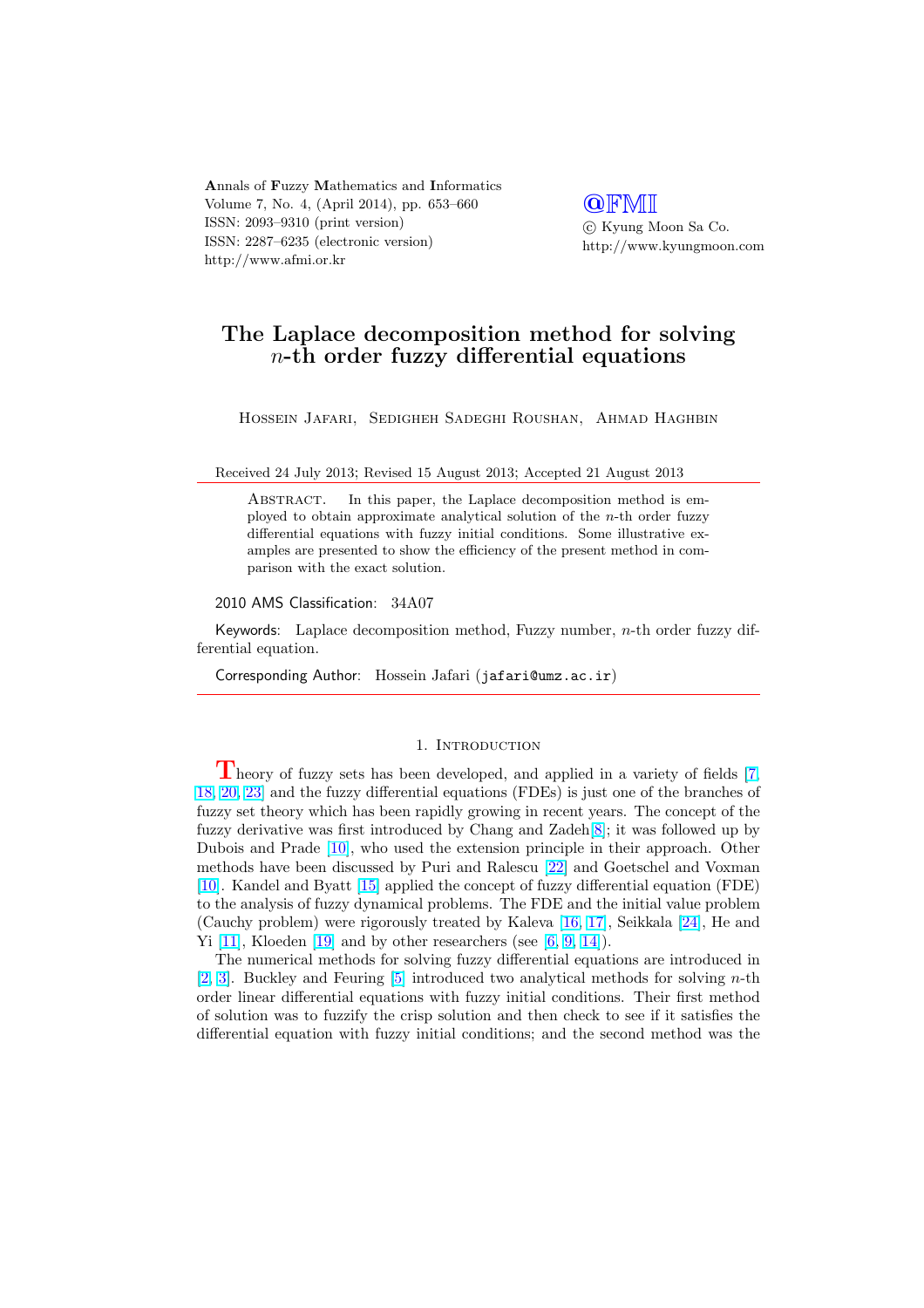reverse of the first method, in that they first solved the fuzzy initial value problem and the checked to see if it defined a fuzzy function.

Recently the Homotopy perturbation and the variational iteration methods has been applied for solving n-th order fuzzy differential equations with fuzzy initial conditions [1, 12, 13]. In this study, the Laplace decomposition method (LDM) is applied to n-th order fuzzy differential equations. The rest of this paper is structured as follows:

In section 2, some basic definitions and results which will be used later are brought. In section 3[, we shall](#page-6-0) propose fuzzy Laplace decomposition method for solving fuzzy differential equation . Then the proposed method is implemented to two numericalanalytical examples in section 4 and finally, conclusion is drawn in section 5.

## 2. Preliminaries

In this section the most basic notations used in fuzzy calculus are introduced [10, 16, 21]. We start with defining a fuzzy number.

**Definition 2.1.** A fuzzy number is a fuzzy set  $u : R^1 \longrightarrow I = [0, 1]$  which satisfies (i)  $u$  is upper semi-continuous.

- (ii)  $u(x) = 0$  outside some interval  $[c, d]$ .
- [\(iii\)](#page-6-0) [The](#page-6-0)re are real numbers  $a, b : c \le a \le b \le d$  for which
	- 1.  $u(x)$  is monotonic increasing on  $[c, a],$
	- 2.  $u(x)$  is monotonic decreasing on  $[b, d]$ ,
	- 3.  $u(x) = 1, a \leq x \leq b$ .

The set of all fuzzy numbers (as given by Definition 1) is denoted by  $E^1$ . An alternative definition or parametric form of a fuzzy number which yields the same  $E^1$  is given by Kaleva[16].

**Definition 2.2.** A fuzzy number u is a pair  $(\underline{u}, \overline{u})$  of functions  $\underline{u}(r), \overline{u}(r);0 \leq r \leq 1$ which satisfying the following requirements:

- i.  $u(r)$  is a bounded monotonic increasing left continuous function,
- ii.  $\overline{u}(r)$  is a bound[ed m](#page-6-0)onotonic decreasing left continuous function,
- iii.  $\underline{u}(r) \leq \overline{u}(r)$ ,  $0 \leq r \leq 1$ .

For arbitrary  $u = (\underline{u}, \overline{u})$ ,  $v = (\underline{v}, \overline{v})$  and  $k > 0$  we define addition  $(u + v)$  and multiplication by  $k$  as

(2.1) 
$$
\frac{(u+v)}{(u+v)}(r) = \underline{u}(r) + \underline{v}(r),
$$

$$
\frac{(u+v)}{(u+v)}(r) = \overline{u}(r) + \overline{v}(r).
$$

(2.1)  
\n
$$
(u + v)(t) = u(t) + v(t),
$$
\n(2.2)  
\n
$$
(ku)(r) = ku(r), \quad (\overline{ku})(r) = k\overline{u}(r).
$$

The collection of all the fuzzy numbers with addition and multiplication as defined  
by Eqs. (2.1) and (2.2) is denoted by 
$$
E^1
$$
 and is a convex cone. It can be shown that  
Eqs. (2.1) and (2.2) are equivalent to the addition and multiplication as defined by  
using the  $\alpha$ -cut approach[10] and the extension principles[21]. We will next define  
the fuzzy function notation and a metric D in  $E^1$ [10].

**Definition 2.3** ([4]). For arbitrary fuzzy numbers  $u = (\underline{u}, \overline{u})$  and  $v = (\underline{v}, \overline{v})$  the quantity

(2.3) 
$$
D(u, v) = max \{ sup_{0 \le r \le 1} |u(r) - \underline{v}(r)|, \ sup_{0 \le r \le 1} |\overline{u}(r) - \overline{v}(r)| \}
$$
654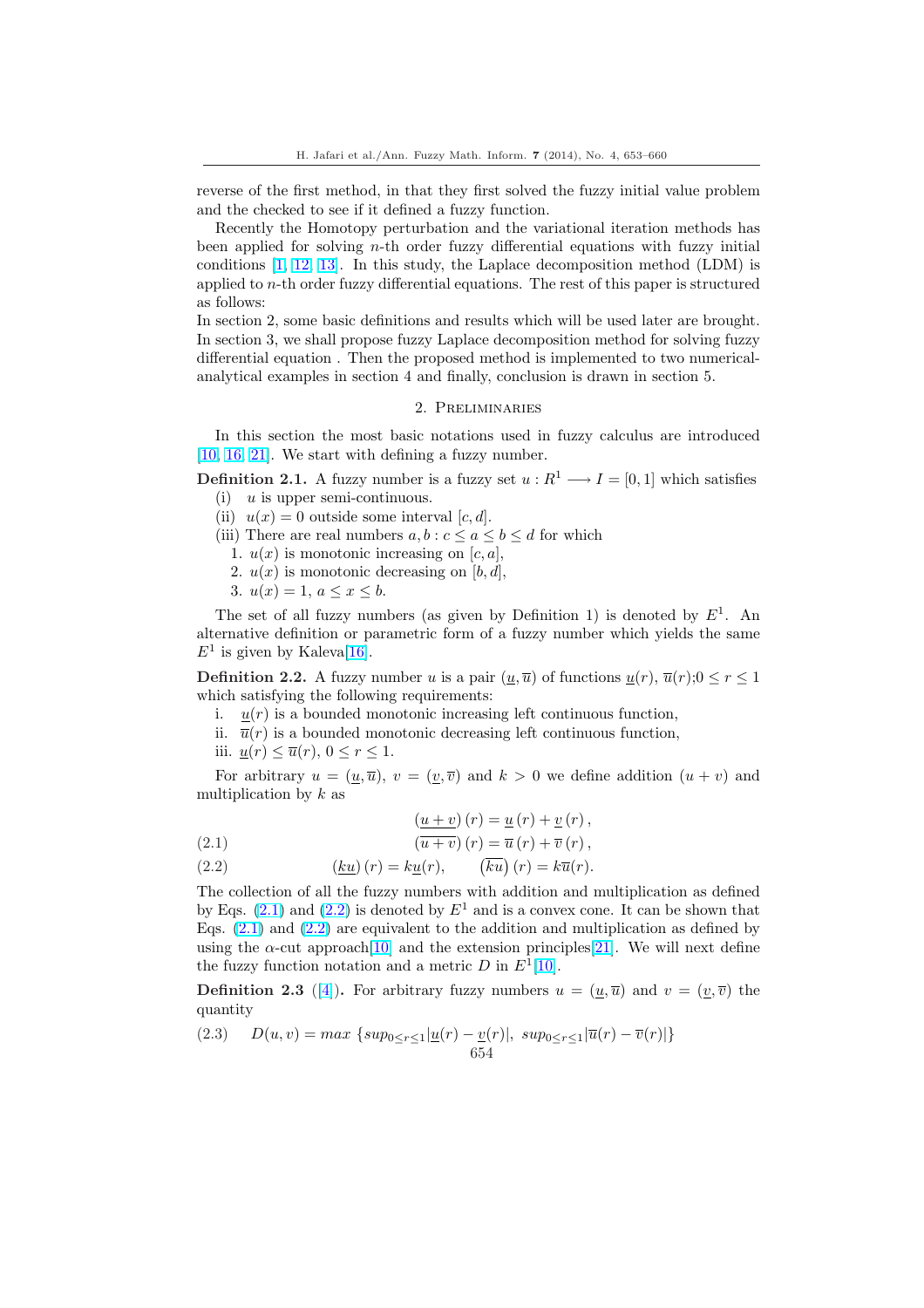<span id="page-2-0"></span>is the distance between  $u$  and  $v$ .

#### 3. LAPLACE DECOMPOSITION METHOD FOR  $n$ -TH ORDER FDEs

The purpose of this section is to discuss the use of LDM for solving  $n$ -th order fuzzy differential equations. We consider general inhomogeneous nonlinear equation with initial conditions is given below:

(3.1) 
$$
Lu(t) + Ru(t) + Nu(t) = h(t),
$$

where  $L$  is the highest order derivative which is assumed to be easily invertible,  $R$ is a linear differential operator of order less than  $L$ ,  $Nu$  represents the non-linear terms and  $h(t)$  is the source term. First we explain the main idea of LDM: The methodology consists of applying Laplace transform on both sides of  $(3.1)$ 

(3.2) 
$$
\mathfrak{L}[Lu(t)] + \mathfrak{L}[Ru(t)] + \mathfrak{L}[Nu(t)] = \mathfrak{L}[h(t)].
$$

Using the differential property of Laplace transform and initial conditions we get

(3.3) 
$$
s^{n} \mathfrak{L}[u(t)] - s^{n-1} u(0) - s^{n-2} u'(0) - \dots - u^{n-1}(0) + \mathfrak{L}[Ru(t)] + \mathfrak{L}[Nu(t)] = \mathfrak{L}[h(t)],
$$

(3.4) 
$$
\mathfrak{L}[u(t)] = \frac{u(0)}{s} + \frac{u'(0)}{s^2} + \dots + \frac{u^{n-1}(0)}{s^n}
$$

$$
- \frac{1}{s^n} \mathfrak{L}[Ru(t)] - \frac{1}{s^n} \mathfrak{L}[Nu(t)] + \frac{1}{s^n} \mathfrak{L}[h(t)].
$$

The next step is representing solutions as an infinite series given below

(3.5) 
$$
u(t) = \sum_{i=0}^{\infty} u_i(t),
$$

and the nonlinear operator is decomposed as

(3.6) 
$$
Nu(t) = \sum_{i=0}^{\infty} A_i,
$$

where  $A_n$  is Adomian polynomials [25] of  $u_0, u_1, \ldots, u_n$  and can be calculated by below formula:

(3.7) 
$$
A_i = \frac{1}{i!} \frac{d^i}{d\lambda^i} [N(\sum_{\alpha=0}^{\infty} \lambda^{\alpha} u_{\alpha})]_{\lambda=0}, \qquad i = 0, 1, 2, ...,
$$

putting Eq. $(3.5)$ and Eq. $(3.6)$  in Eq. $(3.4)$  we will get

(3.8)  
\n
$$
\mathfrak{L}[\sum_{i=0}^{\infty} u_i(t)] = \frac{u(0)}{s} + \frac{u'(0)}{s^2} + \dots + \frac{u^{n-1}(0)}{s^n}
$$
\n
$$
- \frac{1}{s^n} \mathfrak{L}[Ru(t)] - \frac{1}{s^n} \mathfrak{L}[\sum_{i=0}^{\infty} A_i] + \frac{1}{s^n} \mathfrak{L}[h(t)],
$$
\n655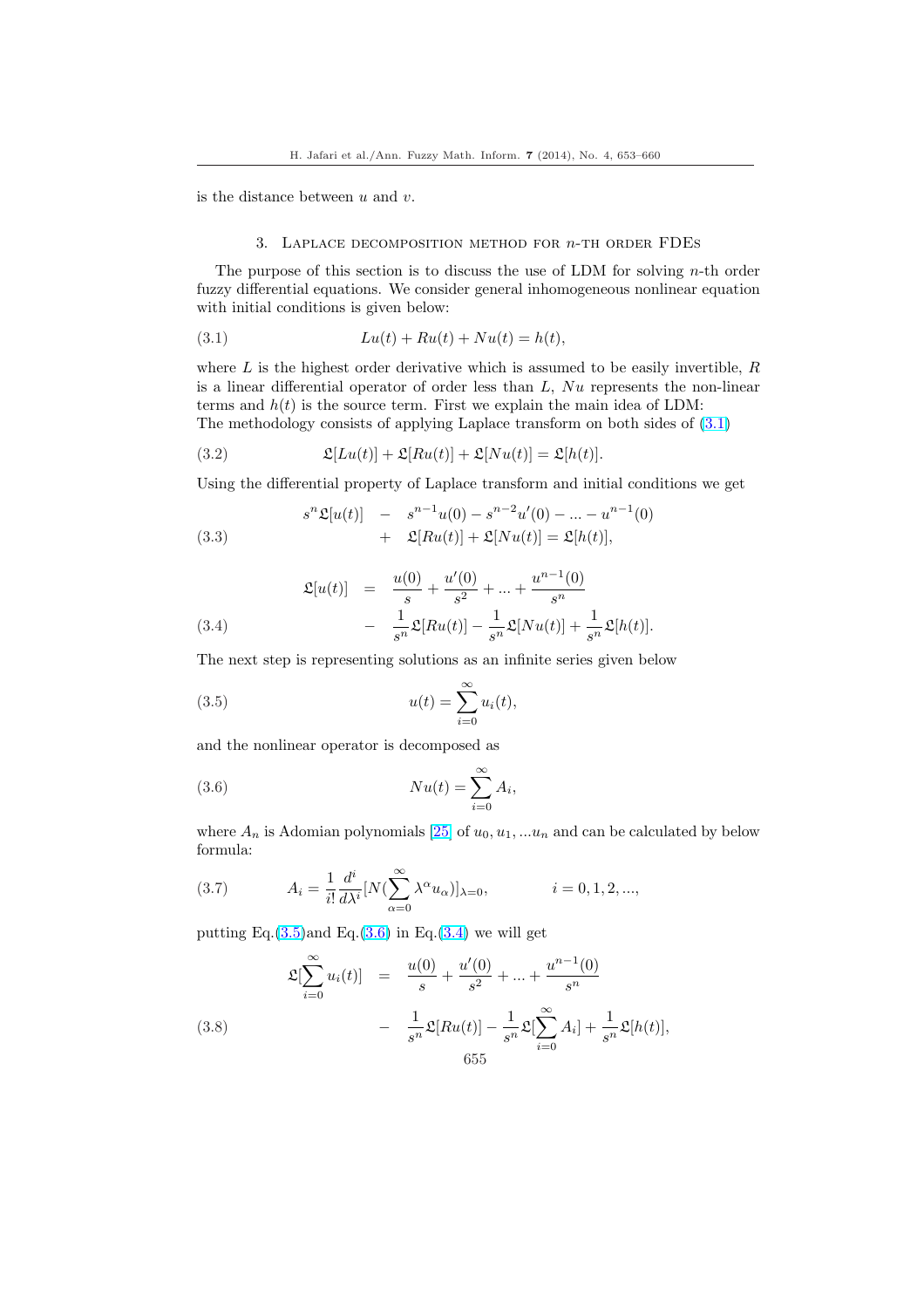<span id="page-3-0"></span>on comparing both side of  $Eq.(3.8)$  and by using standard ADM we have:

(3.9) 
$$
\mathfrak{L}[u_0(t)] = \frac{u(0)}{s} + \frac{u'(0)}{s^2} + \dots + \frac{u^{n-1}(0)}{s^n} + \frac{1}{s^n}\mathfrak{L}[h(t)] = k(s),
$$

(3.10) 
$$
\mathfrak{L}[u_1(t)] = -\frac{1}{s^n} \mathfrak{L}[Ru_0(t)] - \frac{1}{s^n} \mathfrak{L}[A_0],
$$

(3.11) 
$$
\mathfrak{L}[u_2(t)] = -\frac{1}{s^n} \mathfrak{L}[Ru_1(t)] - \frac{1}{s^n} \mathfrak{L}[A_1].
$$

In general, the recursive relation is given by

(3.12) 
$$
\mathfrak{L}[u_{i+1}(t)] = -\frac{1}{s^n} \mathfrak{L}[Ru_i(t)] - \frac{1}{s^n} \mathfrak{L}[A_i] \qquad i \geq 0.
$$

Applying inverse Laplace transform to Eq.(3.9)-Eq.(3.12), our required recursive relation is given by

(3.13) 
$$
u_0(t) = G(t),
$$
  
\n(3.14)  $u_{i+1}(t) = -L^{-1}[\frac{1}{s^n}\mathfrak{L}[Ru_i(t)] + \frac{1}{s^n}\mathfrak{L}[A_i]]$   $i \ge 0,$ 

where  $G(t)$  represents the term arising from source term and prescribed initial conditions.

# 4. Numerical examples

To give a clear overview of the method and show the ability of the method, we present the following examples.

Example 4.1 ([4]). Consider the following second-order fuzzy linear differential equation

(4.1) 
$$
\begin{cases} y'' - 4y' + 4y = 0, \quad t \in [0, 1], \\ \tilde{y}(0) = (2 + r, 4 - r), \quad \tilde{y}'(0) = (5 + r, 7 - r), \end{cases}
$$

The exact solution is as follows:

(4.2) 
$$
\frac{Y(t,r)}{\overline{Y}(t,r)} = (2+r)e^{2t} + (1-r)te^{2t}, \n\overline{Y}(t,r) = (4-r)e^{2t} + (r-1)te^{2t},
$$

By applying the Laplace transform on both side of (4.2) we have:

(4.3) 
$$
s^{2} \mathfrak{L}[\underline{y}(t)] - \underline{y}(0)s - \underline{y}'(0) - 4(s \mathfrak{L}[\underline{y}(t)] - \underline{y}(0)) + 4\mathfrak{L}[\underline{y}(t)] = 0,
$$
  

$$
s^{2} \mathfrak{L}[\overline{y}(t)] - \overline{y}(0)s - \overline{y}'(0) - 4(s \mathfrak{L}[\overline{y}(t)] - \overline{y}(0)) + 4\mathfrak{L}[\overline{y}(t)] = 0.
$$

Substituting the initial conditions  $(4.1)$ , leads

$$
\mathfrak{L}[\underline{y}(t)] = \frac{(2+r)s + (5+r) - 4(2+r)}{(s^2 - 4s)} - \frac{4}{(s^2 - 4s)} \mathfrak{L}[\underline{y}(t)],
$$
\n
$$
\mathfrak{L}[\overline{y}(t)] = \frac{(4-r)s + (7-r) - 4(4-r)}{(s^2 - 4s)} - \frac{4}{(s^2 - 4s)} \mathfrak{L}[\overline{y}(t)].
$$
\n
$$
\mathfrak{L}[\overline{y}(t)] = \frac{(4-r)s + (7-r) - 4(4-r)}{656} - \frac{4}{(s^2 - 4s)} \mathfrak{L}[\overline{y}(t)].
$$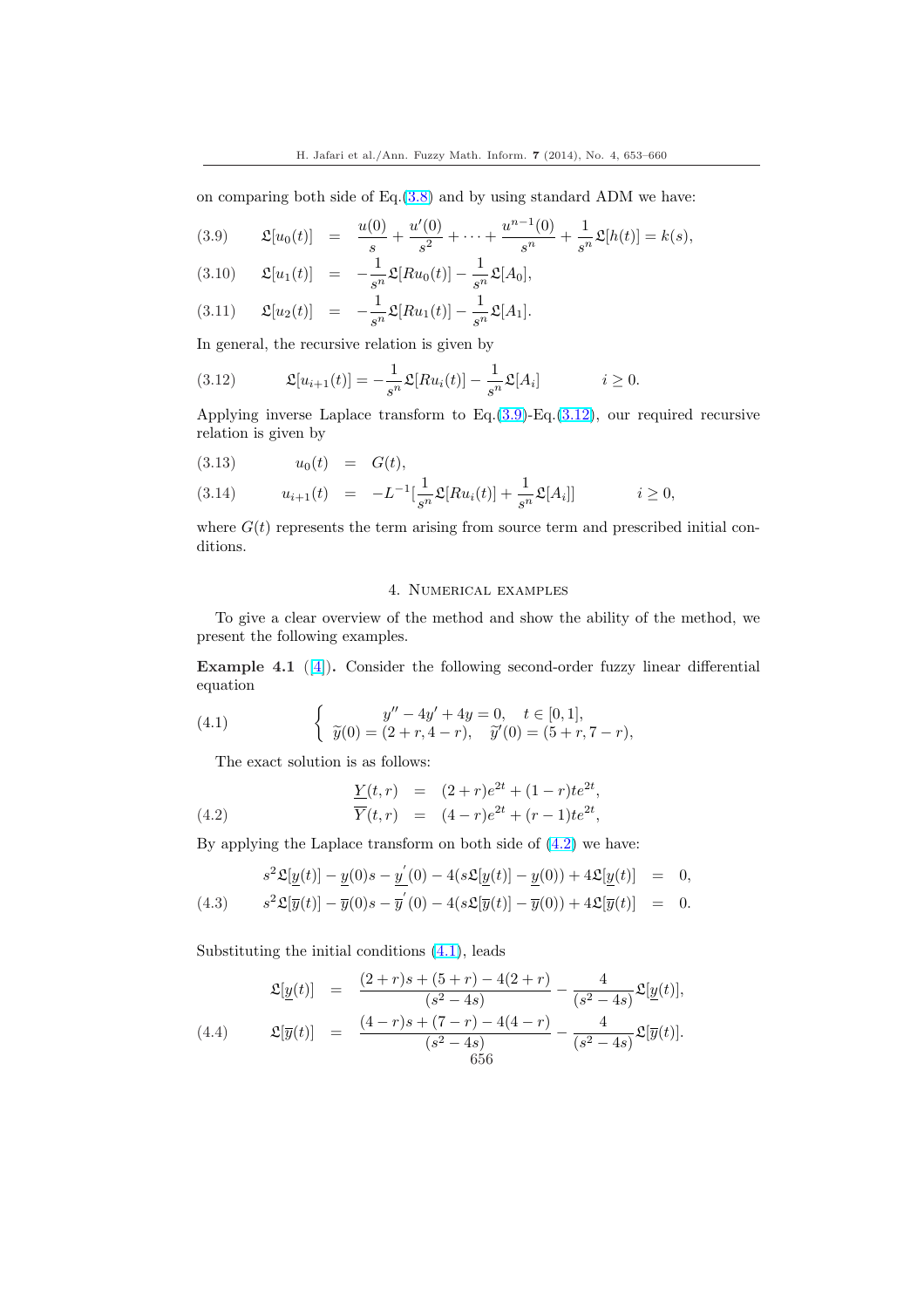<span id="page-4-0"></span>In view of (3.5), we decomposed  $\underline{y}(t)$  and  $\overline{y}(t)$  in following form:

(4.5) 
$$
\underline{y}(t) = \sum_{i=0}^{\infty} \underline{y}_i(t), \quad \overline{y}(t) = \sum_{i=0}^{\infty} \overline{y}_i(t),
$$

By substituting Eq. $(4.5)$  in Eq. $(4.4)$  we have:

(4.6) 
$$
\frac{y_0}{4} = \frac{3(1+r)}{4} + \frac{(5+r)}{4}e^{4t},
$$

$$
\frac{y_{n+1}}{4} = \mathfrak{L}^{-1}[-\frac{4}{(s^2 - 4s)}\mathfrak{L}[\underline{y}_n]], \quad n \ge 0,
$$

and

(4.7) 
$$
\overline{y}_0 = \frac{3(3-r)}{4} + \frac{(7-r)}{4}e^{4t},
$$

$$
\overline{y}_{n+1} = \mathfrak{L}^{-1}[-\frac{4}{(s^2 - 4s)}\mathfrak{L}[\overline{y}_n]], \quad n \ge 0.
$$

Using the above recursive relation we can find other components of solution.

$$
\underline{Y}(t,r) \cong \sum_{i=0}^{5} \underline{y}_i(t)
$$
\n
$$
= (2+r) + (5+r)t + 6t^2 - \frac{2}{3}(-7+r)t^3 + (\frac{8}{3} - \frac{2}{3}r)t^4 + (\frac{6}{5} - \frac{2}{5}r)t^5,
$$
\n
$$
\overline{Y}(t,r) \cong \sum_{i=0}^{5} \overline{y}_i(t)
$$
\n
$$
= (4-r) + (7-r)t + 6t^2 + \frac{2}{3}(5+r)t^3 + (\frac{4}{3} + \frac{2}{3}r)t^4 + (\frac{2}{5} + \frac{2}{5}r)t^5.
$$

In tables 1 and 2, we compare results with the numerical solutions [4]

| r       | error(LDM)   | 4 <br>error   |
|---------|--------------|---------------|
| 0.0     | 0.445866e-12 | 0.461836e-3   |
| 0.1     | 0.427658e-12 | 0.476055e-3   |
| $0.2\,$ | 0.410338e-12 | $0.490273e-3$ |
| 0.3     | 0.392131e-12 | 0.504491e-3   |
| 0.4     | 0.374367e-12 | 0.518710e-3   |
| $0.5\,$ | 0.35616e-12  | 0.532928e-3   |
| 0.6     | 0.33884e-12  | 0.547146e-3   |
| 0.7     | 0.321076e-12 | 0.561365e-3   |
| 0.8     | 0.303313e-12 | 0.575584e-3   |
| 0.9     | 0.285105e-12 | 0.589801e-3   |
| 1.0     | 0.267342e-12 | 0.604020e-4   |

Table 1. For 
$$
y(t = 0.01)
$$
 Table 2. For  $\overline{y}(t = 0.01)$ 

| r   | error(LDM)   | error<br>141  |
|-----|--------------|---------------|
| 0.0 | 0.888178e-13 | 0.746204e-3   |
| 0.1 | 0.107025e-12 | 0.731985e-3   |
| 0.2 | 0.124345e-12 | 0.717767e-3   |
| 0.3 | 0.142553e-12 | 0.703549e-3   |
| 0.4 | 0.16076e-12  | 0.689330e-3   |
| 0.5 | 0.178524e-12 | 0.675112e-3   |
| 0.6 | 0.195843e-12 | 0.660894e-3   |
| 0.7 | 0.213607e-12 | 0.646675e-3   |
| 0.8 | 0.231815e-12 | 0.632456e-3   |
| 0.9 | 0.249578e-12 | $0.618239e-3$ |
| 1.0 | 0.267342e-12 | $0.604020e-3$ |

657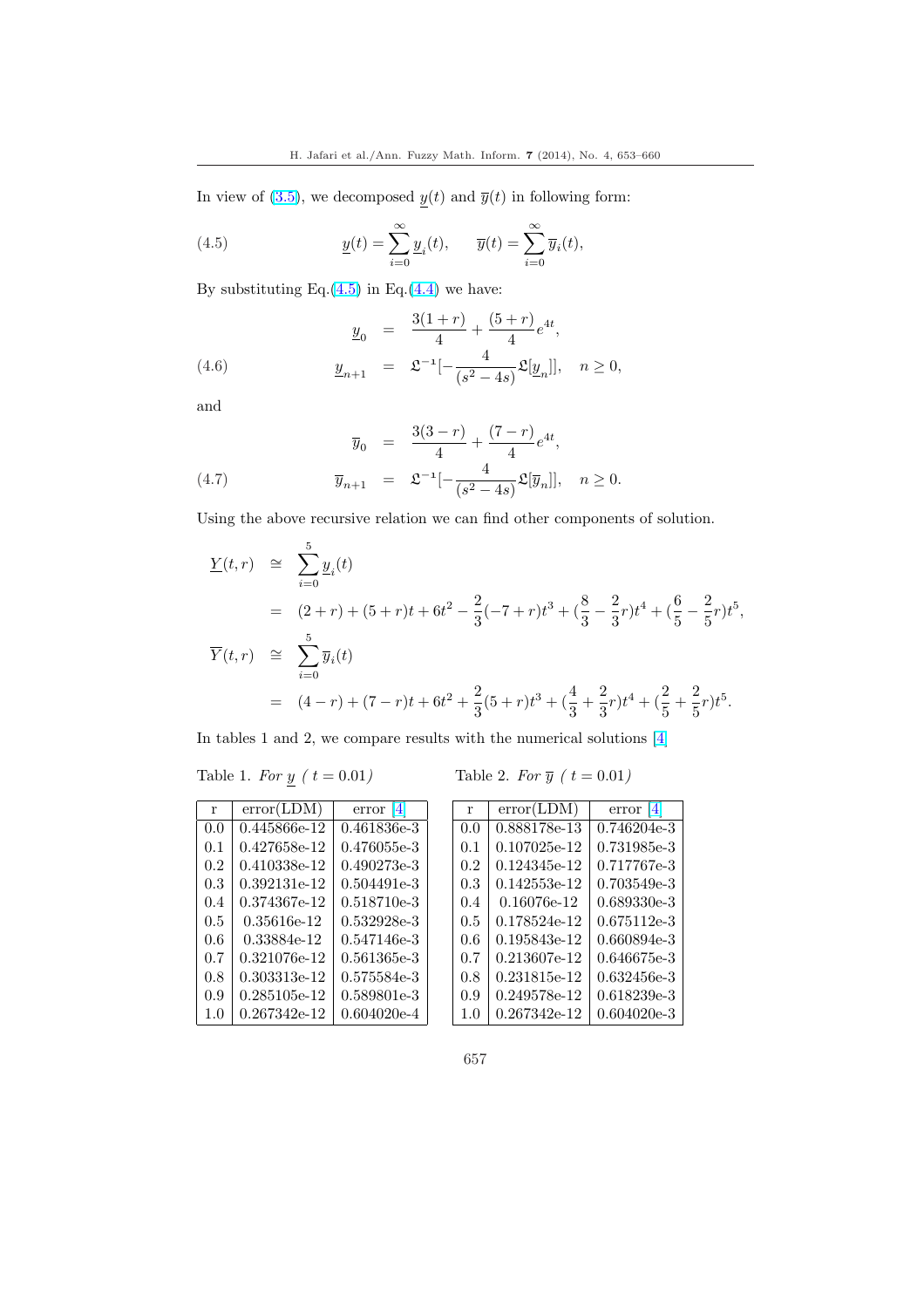Example 4.2 ([1]). Consider the following fourth-order fuzzy linear differential equation

(4.8) 
$$
\begin{cases} y^{(4)}(t) - y = 0, & t \in [0,1] \\ \widetilde{y}(0) = (r-1, 1-r), & \widetilde{y}'(0) = (r-1, 1-r), \\ \widetilde{y}''(0) = (r-1, 1-r), & \widetilde{y}'''(0) = (r-1, 1-r). \end{cases}
$$

with the exact fuzzy solution:

(4.9) 
$$
\frac{Y(t,r)}{\overline{Y}(t,r)} = (r-1)e^t,
$$

$$
\frac{\overline{Y}(t,r)}{(1-r)e^t}.
$$

Applying the Laplace transform we have:

$$
s^{4}\mathfrak{L}[\underline{y}(t)] - s^{3}\underline{y}(0) - s^{2}\underline{y}'(0) - s\underline{y}''(0) - \underline{y}'''(0) - \mathfrak{L}[\underline{y}(t)] = 0,
$$

(4.10) 
$$
s^{4}\mathfrak{L}[\overline{y}(t)] - s^{3}\overline{y}(0) - s^{2}\overline{y}'(0) - s\overline{y}''(0) - \overline{y}'''(0) - \mathfrak{L}[\overline{y}(t)] = 0.
$$

Using the initial conditions Eq.  $(4.8)$ , we have:

(4.11) 
$$
\mathfrak{L}[\underline{y}(t)] = \frac{r-1}{s} + \frac{r-1}{s^2} + \frac{r-1}{s^3} + \frac{r-1}{s^4} + \frac{1}{s^4}\mathfrak{L}[\underline{y}(t)],
$$

$$
\mathfrak{L}[\overline{y}(t)] = \frac{1-r}{s} + \frac{1-r}{s^2} + \frac{1-r}{s^3} + \frac{1-r}{s^4} + \frac{1}{s^4}\mathfrak{L}[\overline{y}(t)].
$$

Now we get an infinite series given below:

(4.12) 
$$
\underline{y}(t) = \sum_{i=0}^{\infty} \underline{y}_i(t), \quad \overline{y}(t) = \sum_{i=0}^{\infty} \overline{y}_i(t),
$$

By substituting Eq. $(4.12)$  in Eq. $(4.11)$  we have:

(4.13) 
$$
\underline{y}_0 = (r-1) + (r-1)t + \frac{(r-1)}{2!}t^2 + \frac{(r-1)}{3!}t^3,
$$

$$
\underline{y}_{n+1} = \mathfrak{L}^{-1}[\frac{1}{s^4}\mathfrak{L}[\underline{y}_n]], \quad n \ge 0,
$$

and

(4.14) 
$$
\overline{y}_0 = (1-r) + (1-r)t + \frac{(1-r)}{2!}t^2 + \frac{(1-r)}{3!}t^3
$$

$$
\overline{y}_{n+1} = \mathfrak{L}^{-1}[\frac{1}{s^4}\mathfrak{L}[\overline{y}_n]], \quad n \ge 0.
$$

So, we obtain:

(4.15) 
$$
\frac{Y(t,r)}{\overline{Y}(t,r)} = (r-1)e^t,
$$

$$
\frac{\overline{Y}(t,r)}{\overline{Y}(t,r)} = (1-r)e^t.
$$

Which is the exact solution.

$$
658\,
$$

,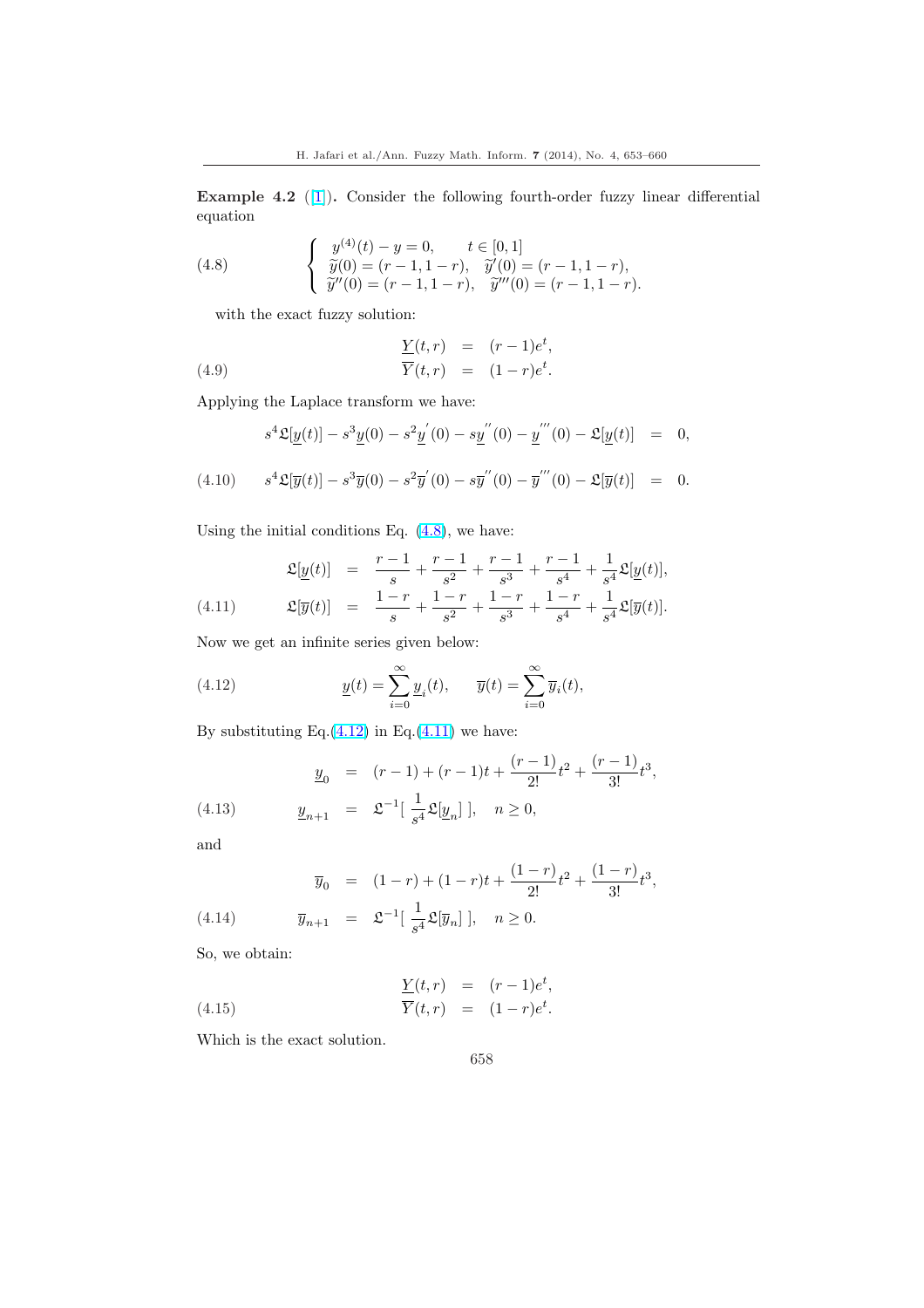#### 5. Conclusions

<span id="page-6-0"></span>In this paper we have used Laplace decomposition method for solving the nth order linear differential equation having fuzzy initial conditions. The method is a powerful mathematical tool to solving  $n$ -th order fuzzy differential equations. Convergency of  $(LDM)$  has been discussed for *n*-th order fuzzy differential equation. Numerical examples were used to illustrate the nature and performance of this analytical-numerical method. Mathematica has been used for computations in this paper.

### **REFERENCES**

- [1] S. Abbasbandy, T. Allahviranloo, P. Darabi and O. Sedaghatfar, Variational iteration method for solving n-th order fuzzy differential equations, Math. Comput. Appl. 16(4) (2011) 819–829.
- [2] S. Abbasbandy and T. Allahviranloo, Numerical solutions of fuzzy differential equations by taylor method, Comput. Methods Appl. Math. 2(2) (2002) 113–124.
- [3] T. Allahviranloo, N. Ahmady and E. Ahmady, Numerical solution of fuzzy differential equations by predictor-corrector method, Inform. Sci. 177(7) (2007) 1633–1647.
- [4] T. Allahviranloo, E. Ahmady and N. Ahmady, nth-order fuzzy linear differential equations, Inform. Sci. 178 (2008) 1309–1324.
- [5] J. J. Buckley and T. Feuring, Fuzzy initial value problem for Nth-order fuzzy linear differential equations, Fuzzy Sets and Systems 121 (2001) 247–255.
- [6] J. J. Buckley, Simulating Continuous Fuzzy Systems, Springer. 2006.
- [7] S. Bhattacharya and M. A. Islam, Contrast removal fuzzy operator in image processing, Ann. Fuzzy Math. Inform. 6 (2013) 401–413.
- [8] S. L. Chang and L. A. Zadeh, On fuzzy mapping and control, IEEE Trans. Systems, Man, and Cybernet. SMC-2 (1972), 30–34.
- [9] Z. Ding, M. Ma and A. Kandel, Existence of the solutions of fuzzy differential equations with parameters, Inform. Sci. 99 (1997) 205–217.
- [10] R. Goetschel and W. Voxman, Elementary fuzzy calculus, Fuzzy Sets and Systems 18 (1986) 31–43.
- [11] O. He and W. Yi, On fuzzy differential equations, Fuzzy Sets and Systems 24 (1989) 321–325.
- [12] H. Jafari and C. M. Khalique, Homotopy perturbation and variational iteration methods for solving fuzzy differential equations, Commun. Fract. Calc. 3(1) (2012) 38–48.
- [13] H. Jafari, M. Saeidy and D. Baleanu, The variational iteration method for solving n-th order fuzzy differential equations, Cent. Eur. J. Phys. 10(1) (2012) 76–85.
- [14] L. J. Jowers, J. J. Buckley and K. D. Reilly, Simulating continuous fuzzy systems, Inform. Sci. 177 (2007) 436–448.
- [15] A. Kandel and W. J. Byatt, Fuzzy differential equations, in: Proceedings of the International Conference on Cybernetics and Society, Tokyo (1978) 1213–1216.
- [16] O. Kaleva, Fuzzy differential equations, Fuzzy Sets and Systems 24 (1987) 301–317.
- [17] O. Kaleva, The Cauchy problem for fuzzy differential equations, Fuzzy Sets and Systems 35 (1990) 389–396.
- [18] M. M. Khalaf, Medical diagnosis via interval valued intuitionistic, Ann. Fuzzy Math. Inform. 6 (2013) 245–249.
- [19] P. Kloeden, Remarks on peano-like theorems for fuzzy differential equations, Fuzzy Sets and Systems 44 (1991) 161–164.
- [20] P. K. Maji, Contrast removal fuzzy operator in image processing, Ann. Fuzzy Math. Inform. 3 (2012) 313–319.
- [21] H. T. Nguyen, A note on the extension principle for fuzzy sets, J. Math. Anal. Appl. 64 (1978) 369–380.
- [22] J. Y. Park, Y. C. Kwan and J. V. Jeong, Existence of solutions of fuzzy integral equations in banaeh spaces, Fuzzy Sets and Systems 72 (1995) 373–378.